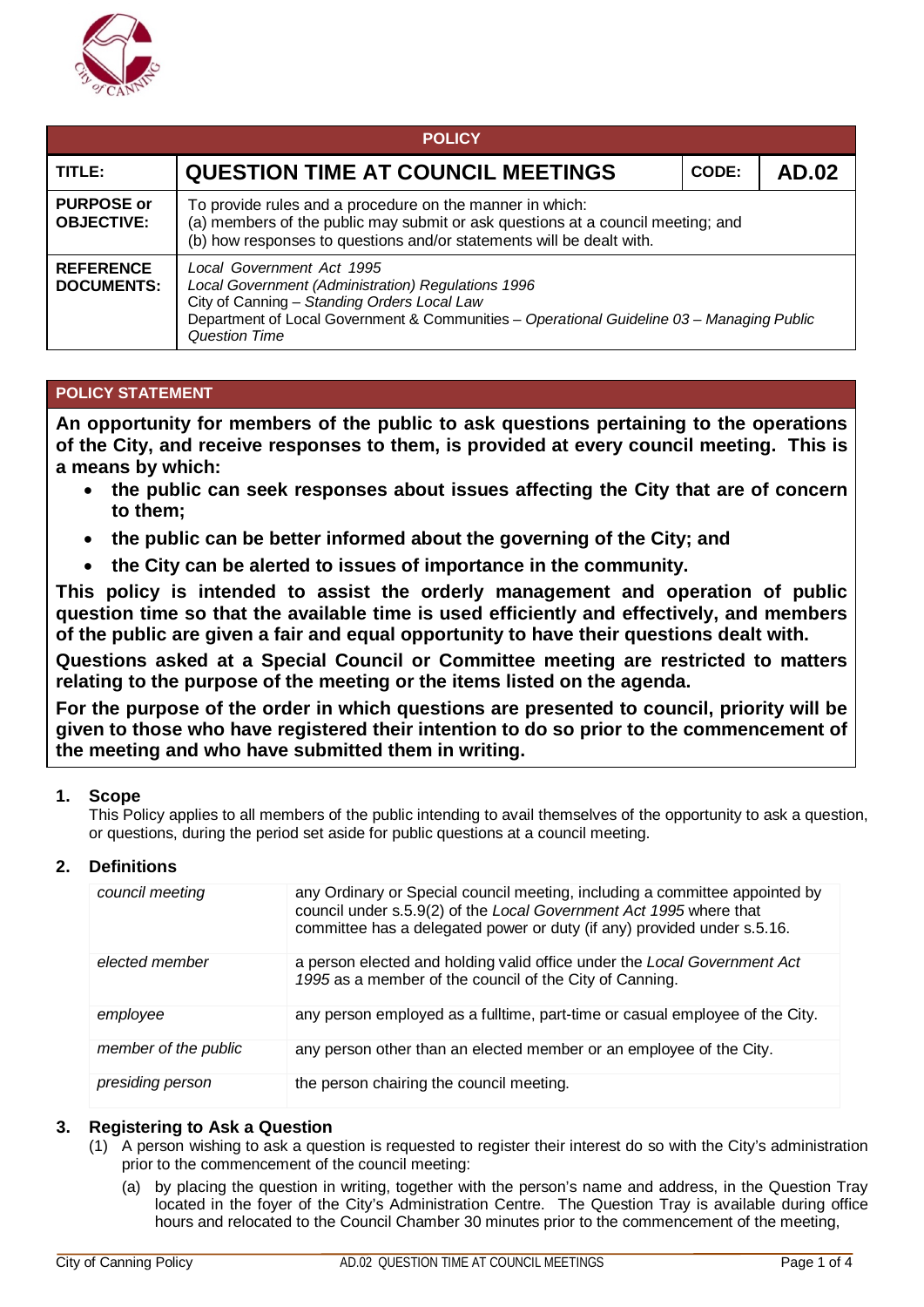or

- (b) by indicating to the staff member in attendance in the Council Chamber for this purpose of the intention to:
	- (i) ask a question, or questions, and obtaining from him or her the Question Form on to which to write the question(s), which is to include the person's name and address, or
	- (ii) ask a question or questions verbally, in which case the person is to provide the staff member with their name and address.
- (2) A person intending to ask a question may refuse to provide their address on the grounds of privacy or elect to ask the staff member referred to in subclause (1) to keep their address confidential if the person is to be written to or otherwise contacted.
- (3) The staff member referred to in subclause (1) will prepare a schedule of names and addresses, where applicable, of the questions in the order in which they are received except that written questions will be listed ahead of any intended verbal questions.
- (4) A completed Question Form containing a person's name and address but that does not state the nature of the question is considered to be a verbal question.
- (5) The schedule of questioners referred to in subclause (3) is provided to the presiding person at the commencement of the meeting or at the commencement of public question time.

## **5. Asking Questions and Limits**

- (1) Persons asking a question must be in attendance and present their own question unless otherwise approved by the presiding person. A person asking a question on behalf of another person or entity must, if required by the presiding person, produce evidence that he or she has been authorised to do so.
- (2) Persons submitting written questions may indicate to the staff member in attendance that they prefer to have the CEO present the questions on their behalf.
- (3) Where a question has been submitted and the person is not present the presiding person may rule that the question is an item of correspondence which will be referred to the administration for a response.
- (4) A person is limited to a maximum of three (3) questions at a council meeting. Sub-parts of a question will be counted as questions. At the discretion of the presiding person, an opportunity to ask additional questions may be given if time permits and only after all other questions have been dealt with.
- (5) Persons are permitted to preface a question with one or two introductory statements that establishes the context and basis for the question, provided these statements are relevant and kept brief.
- (6) In general, statements and other expressions of opinions will not be accepted. An exception is where a person draws council's attention to an error of fact in the meeting agenda and/or an officer's report.
- (7) The duration of public question time is 15 minutes, or less if all questions have been dealt with. At the discretion of the presiding person public question time may be extended by a further 15 minutes but any additional extension beyond 30 minutes is subject to a formal council resolution approving an extension.
- (8) All questions must be directed to the presiding person. Personal questioning of elected members or employees is not permitted.

## **6. Duty and Authority of the Presiding Person and Response to Questions**

- (1) On opening public question time the presiding person will make a brief statement announcing that:
	- (a) the time set aside for questions is 15 minutes which may be extended if necessary;
	- (b) the complete rules governing the operation of question time are contained in council policy AD.02, a copy of which can be obtained on request or accessed via the City website;
	- (c) persons will be called up to ask their question in the order in which they are registered, with priority for those who have submitted their question in writing;
	- (d) persons who have not registered will be given an opportunity to ask questions after those who have registered;
	- (e) each person is allowed a maximum of three (3) questions and may speak for a total of not more than five (5) minutes (unless otherwise approved by the presiding person). If they have further questions they may have a another opportunity after all other questions have been dealt with.
- (2) The procedure for managing questions and the responses is at the discretion of the presiding person in matters such as:
	- (a) determining the order in which questions on the register are presented in instances where multiple persons have submitted questions on the same issue;
	- (b) determining whether a question is within council's jurisdiction, appropriate and admissible;
	- (c) refusing to accept questions relating to the personal affairs or actions of elected members or employees;
	- (d) refusing to accept questions relating to confidential matters, legal advice, legal proceedings or other legal processes;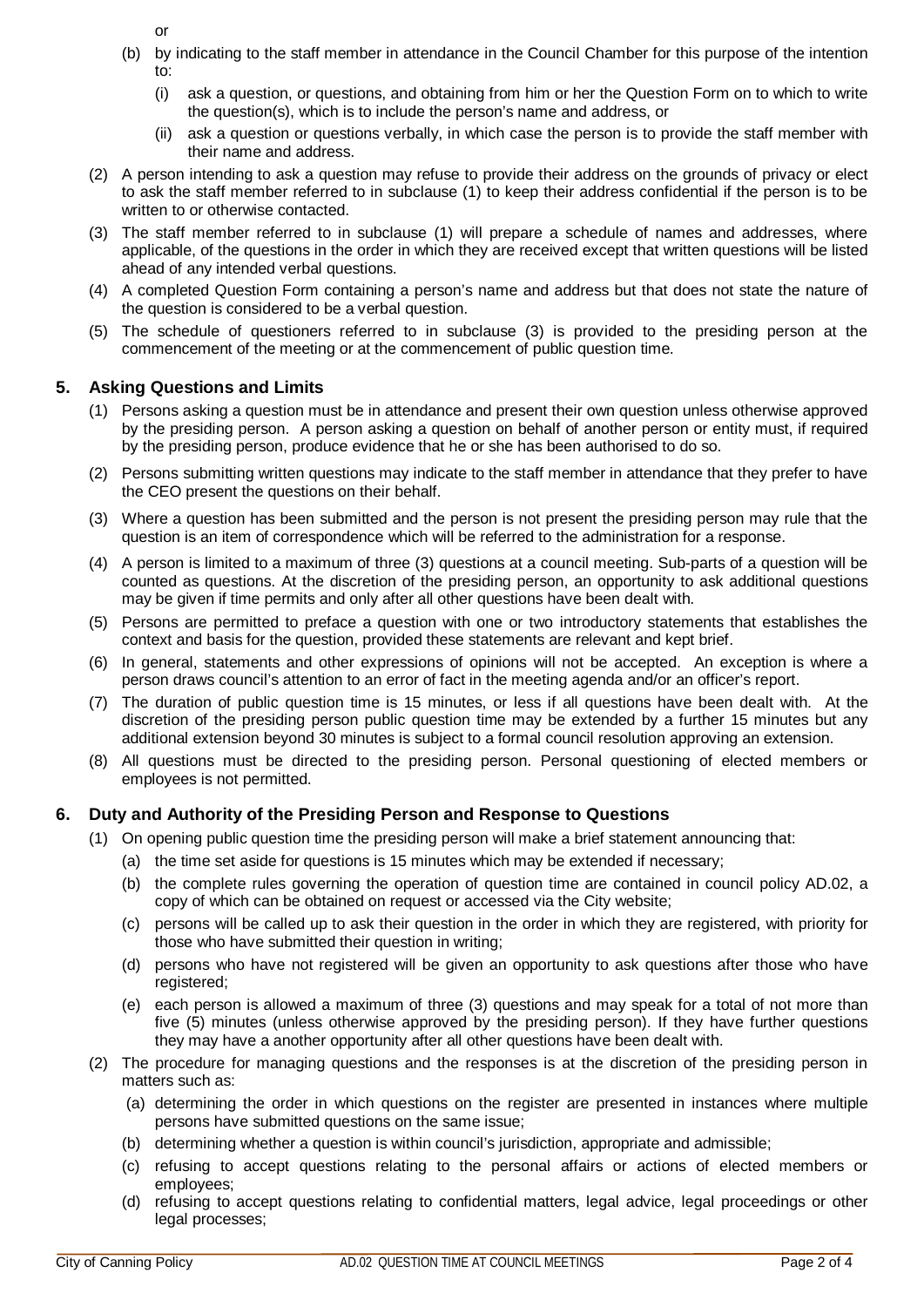- (e) determining which person, or persons (i.e. presiding person, employee or elected member) will respond to the question;
- (f) determining whether or not a question which is the same, or substantially the same, to one already asked and answered requires a response;
- (g) disallowing a submission which is in fact a statement.
- (h) ruling whether a person has used up his or her allotted time and require them to cease addressing council, and determine whether or not they will receive a further opportunity to ask further questions if time permits, and after all other persons have had their opportunity;
- (i) at a Special Council or committee meeting, determine that a question is not admissible if it is not in relation to the purpose of the meeting or an item listed on the agenda;
- (j) when having the CEO present a question on a person's behalf, request the person to identify him or herself to the elected members;
- (k) for complex questions, or questions requiring research, determine to take the question 'on notice' and the manner in which a response will be provided;
- (l) in situations where there are many attendees on a specific issue, and a number of them request the opportunity to submit a verbal question greater than can reasonably be accommodated within the allotted time period, determine the limit of the number of persons that can speak. The persons and order in which they speak will be based on the order in which they commenced their attendance at the meeting.

## **7. Recording of Public Question Time**

- (1) A summary of all admissible questions submitted, and the responses provided, will be recorded in the minutes of the meeting, including the names and addresses of the questioners. Addresses will be omitted or kept confidential only in cases where this has been specifically requested.
- (2) Where the presiding person has ruled that a question be taken 'on notice' a response will be recorded in the agenda and minutes of a following council meeting, or a summary of it in the case where a detailed reply has been provided in writing to the person in the meantime.
- (3) Questions that are ruled as inappropriate or that are refused by the presiding person will not be minuted.
- (4) Submissions that are ruled to be statements will not be responded to and will not be minuted, except in the case of a statement made under clause 5(6).

#### **8. Other Provisions**

- (1) Where a question is taken 'on notice' and the CEO subsequently determines that a response would require a substantial commitment of the City's resources, he/she may, subject to informing the mayor or presiding person of the intention to do so, exercise the authority provided under section 5.95 of the *Local Government Act 1995* and declare the question(s) an unreasonable impost on the City and refuse to provide an answer. In such an event the refusal and the grounds for the refusal will be noted in the minutes.
- (2) An elected member or employee is required to declare an interest if he or she is a person closely associated with, or has a financial, proximity, or partiality interest in the subject of a person's question directed to that member or employee. In that event the member or employee may not respond to that question and must allow another member or employee to respond to it if they able to do so.

|                              | <b>Statutory Compliance</b> | Local Government Act 1995 s. 5.24, s.5.60 and s.5.95                          |                                |                             |
|------------------------------|-----------------------------|-------------------------------------------------------------------------------|--------------------------------|-----------------------------|
|                              |                             | Local Government (Administration) Regulations 1996 - - Regulations 5, 6 and 7 |                                |                             |
| <b>Process Links</b>         |                             | Appendix 1 - Rules and Question Sheet                                         |                                |                             |
| <b>POLICY ADMINISTRATION</b> |                             |                                                                               |                                |                             |
| <b>Directorate</b>           |                             |                                                                               | <b>Officer Title</b>           | <b>Authority to Approve</b> |
|                              | <b>Corporate Services</b>   |                                                                               | Director of Corporate Services | Council                     |
|                              | Version Decision Reference  |                                                                               | <b>Synopsis</b>                | <b>Delegation No. N/A</b>   |
|                              | November 2015               |                                                                               | New policy (draft)             |                             |
|                              | OCM 15/12/2015 (CR-063-15)  |                                                                               | Adopted                        |                             |

#### **GOVERNANCE REFERENCES**